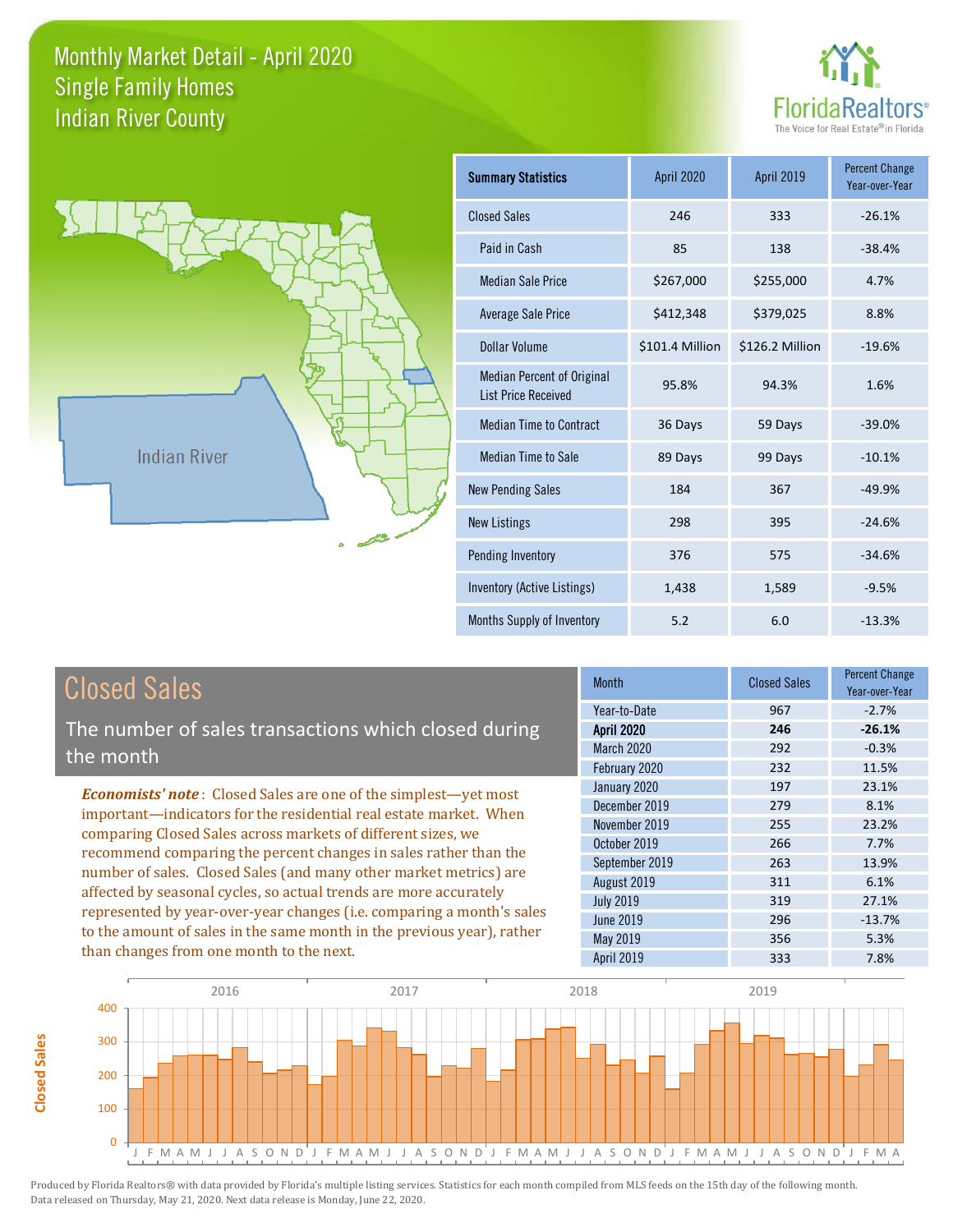

| Cash Sales                                                                     | <b>Month</b>      | <b>Cash Sales</b> | <b>Percent Change</b><br>Year-over-Year |
|--------------------------------------------------------------------------------|-------------------|-------------------|-----------------------------------------|
|                                                                                | Year-to-Date      | 383               | $-6.6%$                                 |
| The number of Closed Sales during the month in which                           | <b>April 2020</b> | 85                | $-38.4%$                                |
| buyers exclusively paid in cash                                                | March 2020        | 118               | 1.7%                                    |
|                                                                                | February 2020     | 101               | 12.2%                                   |
|                                                                                | January 2020      | 79                | 19.7%                                   |
|                                                                                | December 2019     | 100               | 5.3%                                    |
| <b>Economists' note:</b> Cash Sales can be a useful indicator of the extent to | November 2019     | 91                | 9.6%                                    |
| which investors are participating in the market. Why? Investors are            | October 2019      | 101               | 8.6%                                    |
| far more likely to have the funds to purchase a home available up front,       | September 2019    | 85                | 34.9%                                   |
| whereas the typical homebuyer requires a mortgage or some other                | August 2019       | 120               | 10.1%                                   |
| form of financing. There are, of course, many possible exceptions, so          | <b>July 2019</b>  | 113               | 16.5%                                   |
| this statistic should be interpreted with care.                                | June 2019         | 97                | $-29.2%$                                |



## Cash Sales as a Percentage of Closed Sales

The percentage of Closed Sales during the month which were Cash Sales

*Economists' note* : This statistic is simply another way of viewing Cash Sales. The remaining percentages of Closed Sales (i.e. those not paid fully in cash) each month involved some sort of financing, such as mortgages, owner/seller financing, assumed loans, etc.

| <b>Month</b>      | <b>Percent of Closed</b> | <b>Percent Change</b> |
|-------------------|--------------------------|-----------------------|
|                   | Sales Paid in Cash       | Year-over-Year        |
| Year-to-Date      | 39.6%                    | $-3.9%$               |
| <b>April 2020</b> | 34.6%                    | $-16.4%$              |
| March 2020        | 40.4%                    | 2.0%                  |
| February 2020     | 43.5%                    | 0.5%                  |
| January 2020      | 40.1%                    | $-2.9%$               |
| December 2019     | 35.8%                    | $-2.7%$               |
| November 2019     | 35.7%                    | $-11.0%$              |
| October 2019      | 38.0%                    | 0.8%                  |
| September 2019    | 32.3%                    | 18.3%                 |
| August 2019       | 38.6%                    | 3.8%                  |
| <b>July 2019</b>  | 35.4%                    | $-8.3%$               |
| <b>June 2019</b>  | 32.8%                    | $-17.8%$              |
| May 2019          | 38.2%                    | 4.1%                  |
| <b>April 2019</b> | 41.4%                    | $-2.4%$               |

May 2019 **136** 9.7%

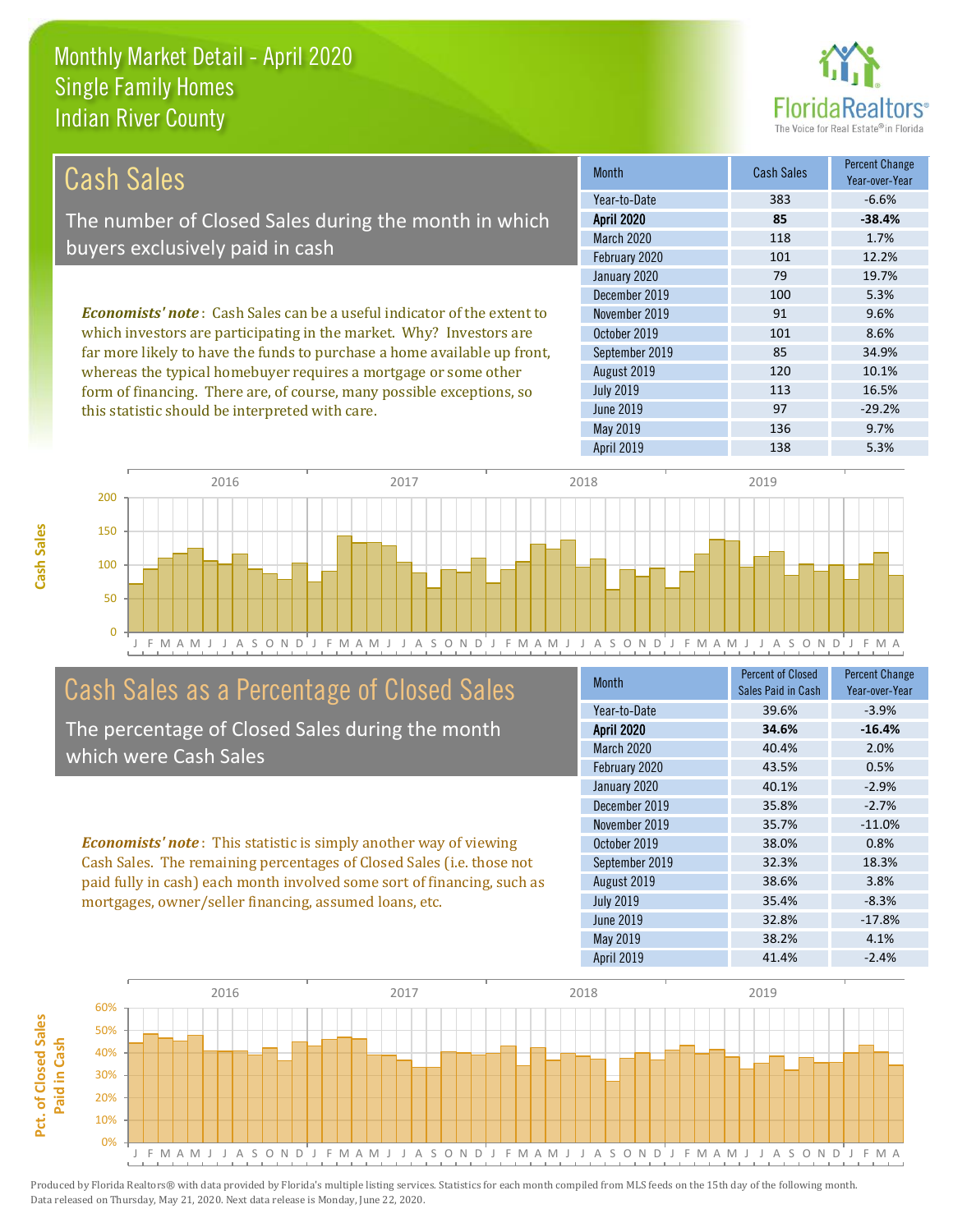the types of homes that sell can change over time.



| Median Sale Price                                                         | <b>Month</b>      | <b>Median Sale Price</b> | <b>Percent Change</b><br>Year-over-Year |
|---------------------------------------------------------------------------|-------------------|--------------------------|-----------------------------------------|
|                                                                           | Year-to-Date      | \$260,000                | 6.1%                                    |
| The median sale price reported for the month (i.e. 50%                    | <b>April 2020</b> | \$267,000                | 4.7%                                    |
| of sales were above and 50% of sales were below)                          | <b>March 2020</b> | \$267,500                | 7.6%                                    |
|                                                                           | February 2020     | \$259,950                | 6.1%                                    |
|                                                                           | January 2020      | \$240,000                | 3.4%                                    |
| <b>Economists' note:</b> Median Sale Price is our preferred summary       | December 2019     | \$266,500                | 9.9%                                    |
| statistic for price activity because, unlike Average Sale Price, Median   | November 2019     | \$249,335                | 3.9%                                    |
| Sale Price is not sensitive to high sale prices for small numbers of      | October 2019      | \$246,687                | 4.9%                                    |
| homes that may not be characteristic of the market area. Keep in mind     | September 2019    | \$255,000                | 6.3%                                    |
| that median price trends over time are not always solely caused by        | August 2019       | \$245,000                | 0.0%                                    |
| changes in the general value of local real estate. Median sale price only | <b>July 2019</b>  | \$250,000                | 8.6%                                    |
| reflects the values of the homes that sold each month, and the mix of     | June 2019         | \$250,000                | 0.4%                                    |



## Average Sale Price

The average sale price reported for the month (i.e. total sales in dollars divided by the number of sales)

*Economists' note* : Usually, we prefer Median Sale Price over Average Sale Price as a summary statistic for home prices. However, Average Sale Price does have its uses—particularly when it is analyzed alongside the Median Sale Price. For one, the relative difference between the two statistics can provide some insight into the market for higher-end homes in an area.

| <b>Month</b>      | <b>Average Sale Price</b> | <b>Percent Change</b><br>Year-over-Year |
|-------------------|---------------------------|-----------------------------------------|
| Year-to-Date      | \$423,862                 | 15.3%                                   |
| <b>April 2020</b> | \$412,348                 | 8.8%                                    |
| March 2020        | \$435,756                 | 20.4%                                   |
| February 2020     | \$385,431                 | 10.7%                                   |
| January 2020      | \$465,870                 | 22.9%                                   |
| December 2019     | \$395,848                 | 5.2%                                    |
| November 2019     | \$364,316                 | 12.2%                                   |
| October 2019      | \$324,883                 | 4.6%                                    |
| September 2019    | \$327,775                 | 7.6%                                    |
| August 2019       | \$306,862                 | $-3.8%$                                 |
| <b>July 2019</b>  | \$340,955                 | 1.6%                                    |
| <b>June 2019</b>  | \$362,907                 | 1.8%                                    |
| May 2019          | \$387,599                 | 16.1%                                   |
| <b>April 2019</b> | \$379,025                 | 3.0%                                    |

May 2019 **\$261,500** \$261,500 9.1% April 2019 **\$255,000** \$255,000 8.5%



Produced by Florida Realtors® with data provided by Florida's multiple listing services. Statistics for each month compiled from MLS feeds on the 15th day of the following month. Data released on Thursday, May 21, 2020. Next data release is Monday, June 22, 2020.

**Average Sale Price**

**Average Sale Price**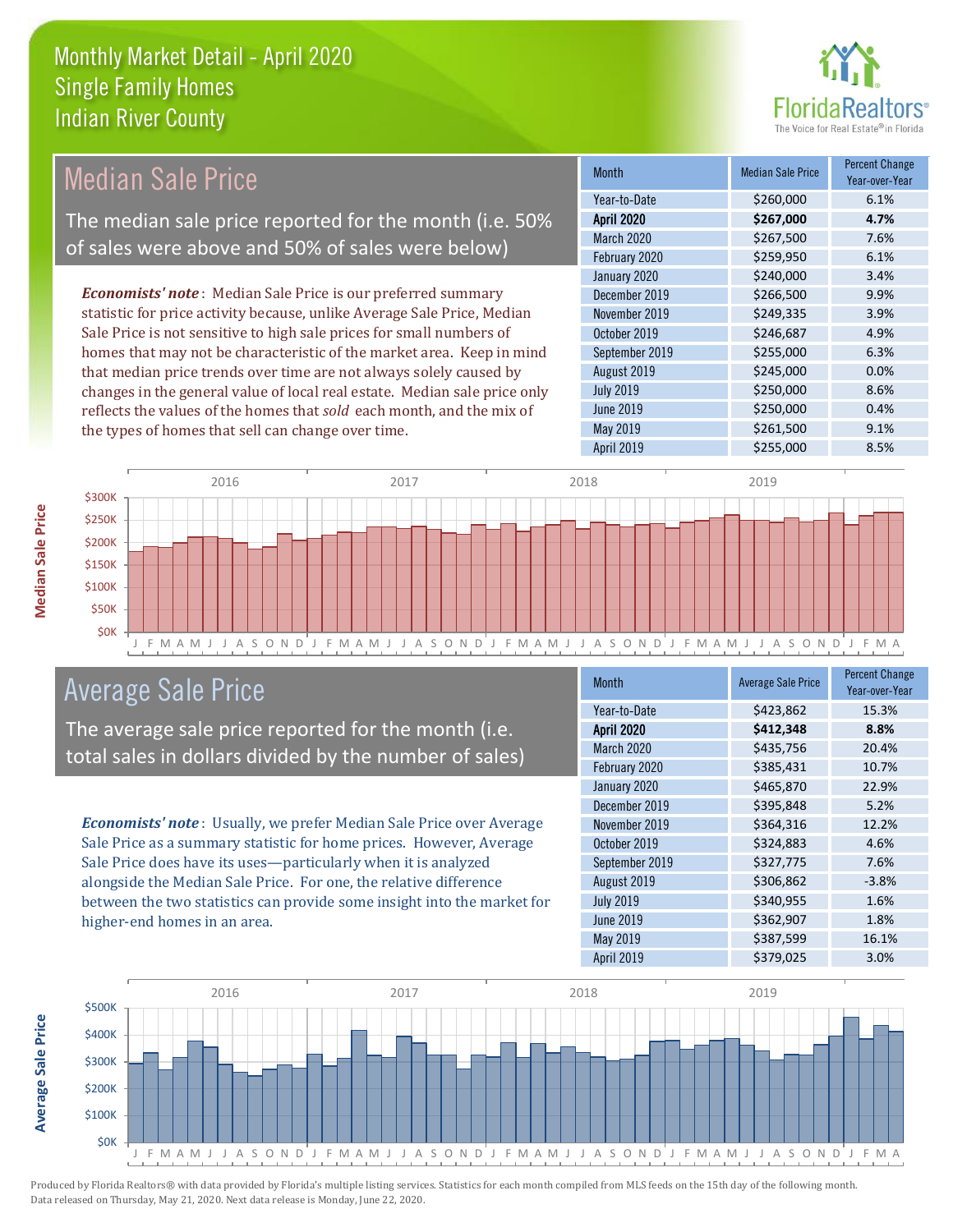

## Dollar Volume

The sum of the sale prices for all sales which closed during the month

*Economists' note* : Dollar Volume is simply the sum of all sale prices in a given time period, and can quickly be calculated by multiplying Closed Sales by Average Sale Price. It is a strong indicator of the health of the real estate industry in a market, and is of particular interest to real estate professionals, investors, analysts, and government agencies. Potential home sellers and home buyers, on the other hand, will likely be better served by paying attention to trends in the two components of Dollar Volume (i.e. sales and prices) individually.

| Month             | Dollar Volume   | <b>Percent Change</b><br>Year-over-Year |
|-------------------|-----------------|-----------------------------------------|
| Year-to-Date      | \$409.9 Million | 12.2%                                   |
| <b>April 2020</b> | \$101.4 Million | $-19.6%$                                |
| March 2020        | \$127.2 Million | 20.0%                                   |
| February 2020     | \$89.4 Million  | 23.5%                                   |
| January 2020      | \$91.8 Million  | 51.3%                                   |
| December 2019     | \$110.4 Million | 13.8%                                   |
| November 2019     | \$92.9 Million  | 38.3%                                   |
| October 2019      | \$86.4 Million  | 12.7%                                   |
| September 2019    | \$86.2 Million  | 22.5%                                   |
| August 2019       | \$95.4 Million  | 2.1%                                    |
| <b>July 2019</b>  | \$108.8 Million | 29.1%                                   |
| <b>June 2019</b>  | \$107.4 Million | $-12.2%$                                |
| May 2019          | \$138.0 Million | 22.3%                                   |
| <b>April 2019</b> | \$126.2 Million | 11.0%                                   |



## Median Percent of Original List Price Received

The median of the sale price (as a percentage of the original list price) across all properties selling during the month

*Economists' note* : The Median Percent of Original List Price Received is useful as an indicator of market recovery, since it typically rises as buyers realize that the market may be moving away from them and they need to match the selling price (or better it) in order to get a contract on the house. This is usually the last measure to indicate a market has shifted from down to up, so it is what we would call a *lagging* indicator.

| <b>Month</b>      | Med. Pct. of Orig.<br><b>List Price Received</b> | <b>Percent Change</b><br>Year-over-Year |
|-------------------|--------------------------------------------------|-----------------------------------------|
| Year-to-Date      | 95.7%                                            | 1.3%                                    |
| <b>April 2020</b> | 95.8%                                            | 1.6%                                    |
| March 2020        | 95.0%                                            | 0.6%                                    |
| February 2020     | 95.9%                                            | 0.0%                                    |
| January 2020      | 95.2%                                            | 2.1%                                    |
| December 2019     | 95.7%                                            | 0.7%                                    |
| November 2019     | 96.0%                                            | 0.6%                                    |
| October 2019      | 95.6%                                            | $-0.1%$                                 |
| September 2019    | 95.8%                                            | 1.2%                                    |
| August 2019       | 95.2%                                            | 0.2%                                    |
| <b>July 2019</b>  | 95.7%                                            | 0.8%                                    |
| <b>June 2019</b>  | 95.7%                                            | 0.2%                                    |
| May 2019          | 95.0%                                            | $-0.8%$                                 |
| April 2019        | 94.3%                                            | $-1.3%$                                 |

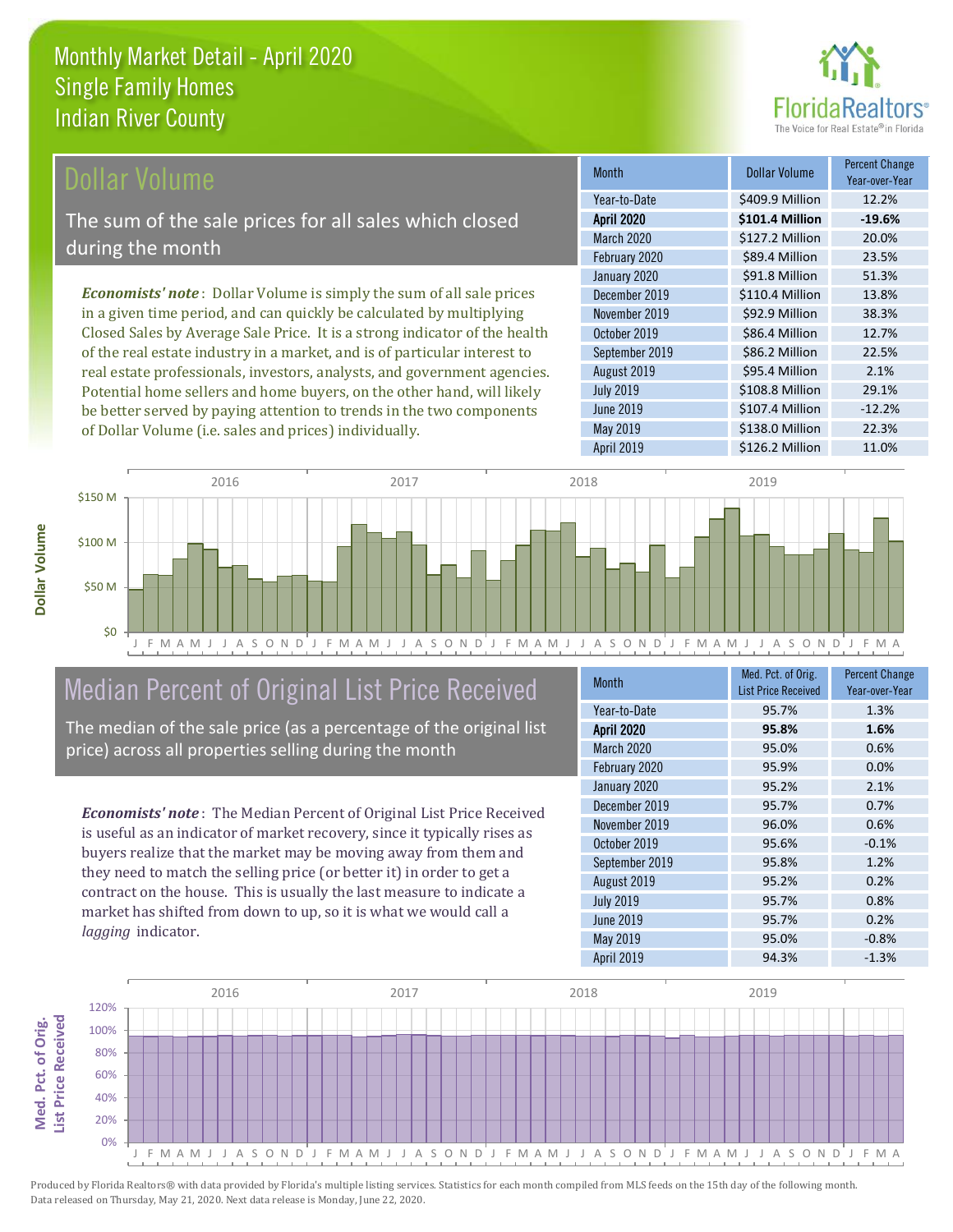

#### 59 Days 0.0% January 2020 66 Days -17.5% August 2019 60 Days -14.3% Month Month Median Time to **Contract** Percent Change Year-over-Year April 2020 **36 Days -39.0%** Year-to-Date 53 Days -13.1% March 2020 58 Days -3.3% February 2020 October 2019 61 Days 10.9% September 2019 59 Days 13.5% December 2019 54 Days 14.9% November 2019 **52 Days** 52 Days -8.8% 67 Days 34.0% July 2019 *Economists' note* : Like Time to Sale, Time to Contract is a measure of the length of the home selling process calculated for sales which closed during the month. The difference is that Time to Contract measures the number of days between the initial listing of a property and the signing of the contract which eventually led to the closing of the sale. When the gap between Median Time to Contract and Median Time to Median Time to Contract The median number of days between the listing date and contract date for all Closed Sales during the month

J F M A M J J A S O N D J F M A M J J A S O N D J F M A M J J A S O N D J F M A M J J A S O N D J F M A  $\Omega$ 20 40 60 80 100 2016 2017 2018 2019

## Median Time to Sale

numbers of cash sales.

**Median Time to Contract**

**Median Time to** 

The median number of days between the listing date and closing date for all Closed Sales during the month

Sale grows, it is usually a sign of longer closing times and/or declining

*Economists' note* : Time to Sale is a measure of the length of the home selling process, calculated as the number of days between the initial listing of a property and the closing of the sale. *Median* Time to Sale is the amount of time the "middle" property selling this month was on the market. That is, 50% of homes selling this month took *less* time to sell, and 50% of homes took *more* time to sell. Median Time to Sale gives a more accurate picture than Average Time to Sale, which can be skewed upward by small numbers of properties taking an abnormally long time to sell.

| <b>Month</b>      | <b>Median Time to Sale</b> | <b>Percent Change</b><br>Year-over-Year |
|-------------------|----------------------------|-----------------------------------------|
| Year-to-Date      | 97 Days                    | $-3.0%$                                 |
| <b>April 2020</b> | 89 Days                    | $-10.1%$                                |
| March 2020        | 104 Days                   | 5.1%                                    |
| February 2020     | 99 Days                    | 1.0%                                    |
| January 2020      | 105 Days                   | $-19.2%$                                |
| December 2019     | 98 Days                    | 5.4%                                    |
| November 2019     | 100 Days                   | 8.7%                                    |
| October 2019      | 102 Days                   | 13.3%                                   |
| September 2019    | 99 Days                    | 2.1%                                    |
| August 2019       | 98 Days                    | $-16.2%$                                |
| <b>July 2019</b>  | 107 Days                   | 16.3%                                   |
| <b>June 2019</b>  | 96 Days                    | 1.1%                                    |
| <b>May 2019</b>   | 95 Days                    | 13.1%                                   |
| April 2019        | 99 Days                    | 5.3%                                    |

June 2019 **51 Days** 4.1%

May 2019 **52 Days** 23.8% April 2019 59 Days 20.4%

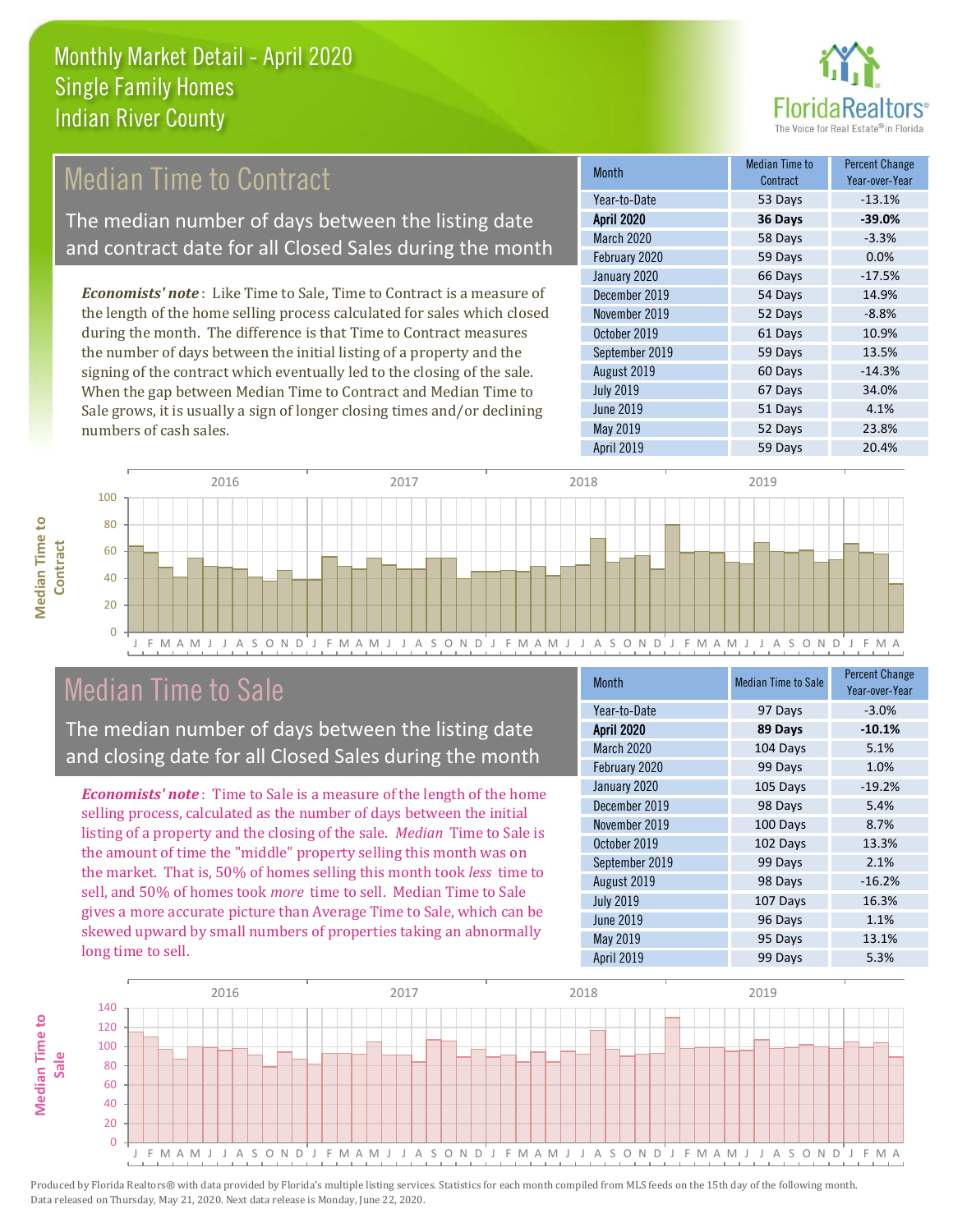distressed properties for sale.



| <b>New Pending Sales</b>                                                      | <b>Month</b>      | <b>New Pending Sales</b> | <b>Percent Change</b><br>Year-over-Year |
|-------------------------------------------------------------------------------|-------------------|--------------------------|-----------------------------------------|
|                                                                               | Year-to-Date      | 1,135                    | $-13.9%$                                |
| The number of listed properties that went under                               | <b>April 2020</b> | 184                      | $-49.9%$                                |
| contract during the month                                                     | <b>March 2020</b> | 277                      | $-22.8%$                                |
|                                                                               | February 2020     | 356                      | 18.7%                                   |
|                                                                               | January 2020      | 318                      | 8.5%                                    |
| <b>Economists' note:</b> Because of the typical length of time it takes for a | December 2019     | 213                      | 36.5%                                   |
| sale to close, economists consider Pending Sales to be a decent               | November 2019     | 257                      | $-1.2%$                                 |
| indicator of potential future Closed Sales. It is important to bear in        | October 2019      | 310                      | 14.0%                                   |
| mind, however, that not all Pending Sales will be closed successfully.        | September 2019    | 243                      | 12.0%                                   |
| So, the effectiveness of Pending Sales as a future indicator of Closed        | August 2019       | 308                      | 0.3%                                    |
| Sales is susceptible to changes in market conditions such as the              | <b>July 2019</b>  | 327                      | 14.3%                                   |
| availability of financing for homebuyers and the inventory of                 | June 2019         | 292                      | 5.0%                                    |



# New Listings

The number of properties put onto the market during the month

*Economists' note* : New Listings tend to rise in delayed response to increasing prices, so they are often seen as a lagging indicator of market health. As prices rise, potential sellers raise their estimations of value—and in the most recent cycle, rising prices have freed up many potential sellers who were previously underwater on their mortgages. Note that in our calculations, we take care to not include properties that were recently taken off the market and quickly relisted, since these are not really *new* listings.

| Month             | <b>New Listings</b> | <b>Percent Change</b><br>Year-over-Year |
|-------------------|---------------------|-----------------------------------------|
| Year-to-Date      | 1,441               | $-15.5%$                                |
| <b>April 2020</b> | 298                 | $-24.6%$                                |
| March 2020        | 350                 | $-16.1%$                                |
| February 2020     | 359                 | $-13.3%$                                |
| January 2020      | 434                 | $-9.4%$                                 |
| December 2019     | 248                 | $-6.4%$                                 |
| November 2019     | 372                 | 0.8%                                    |
| October 2019      | 402                 | $-9.9%$                                 |
| September 2019    | 264                 | $-15.1%$                                |
| August 2019       | 290                 | $-16.7%$                                |
| <b>July 2019</b>  | 385                 | 15.6%                                   |
| <b>June 2019</b>  | 304                 | 0.3%                                    |
| May 2019          | 380                 | $-7.5%$                                 |
| <b>April 2019</b> | 395                 | $-2.5%$                                 |

May 2019 390 9.2%



Produced by Florida Realtors® with data provided by Florida's multiple listing services. Statistics for each month compiled from MLS feeds on the 15th day of the following month. Data released on Thursday, May 21, 2020. Next data release is Monday, June 22, 2020.

**New Listings**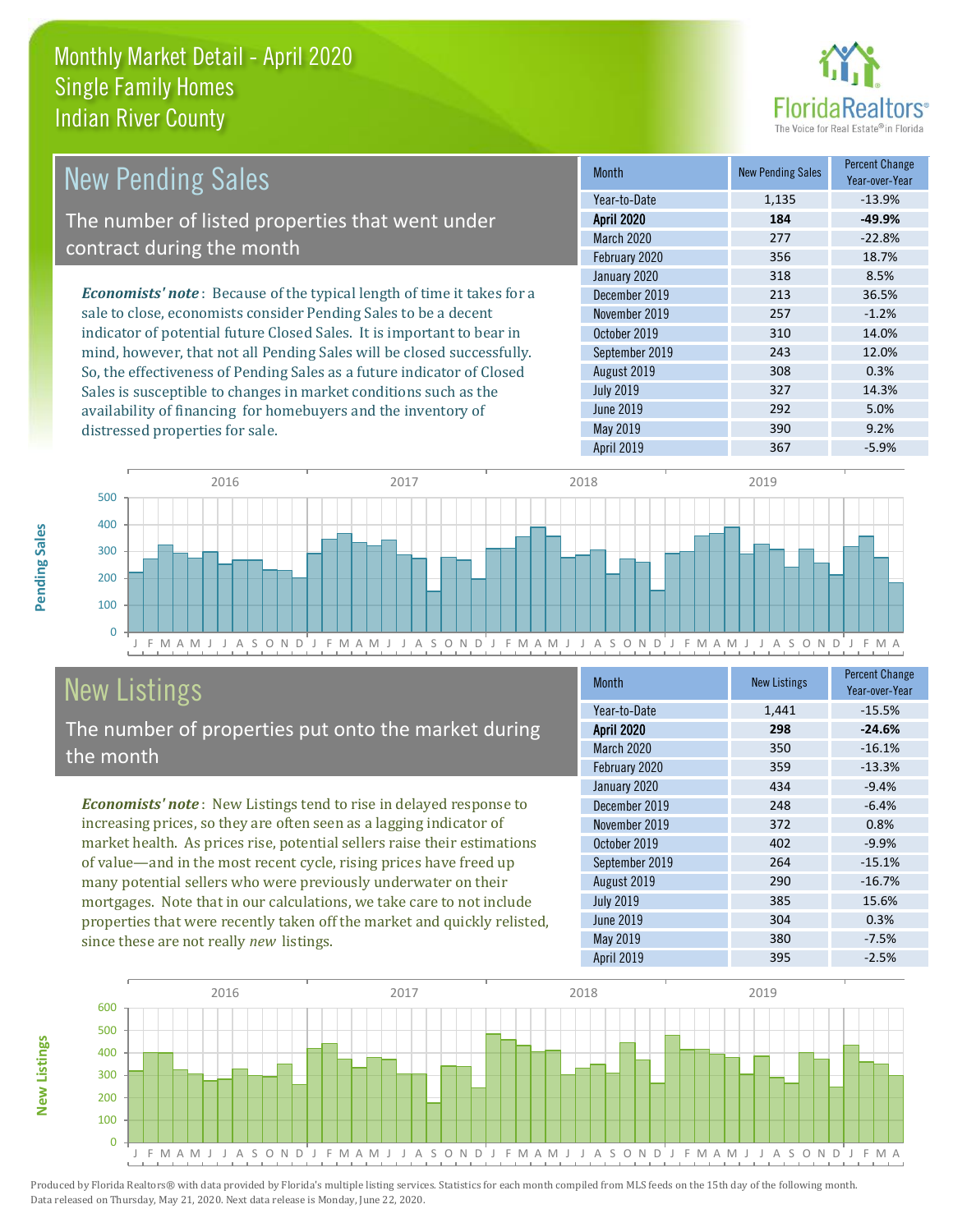

# *Economists' note* : There are a number of ways to define and calculate Inventory (Active Listings) The number of property listings active at the end of the month

Inventory. Our method is to simply count the number of active listings on the last day of the month, and hold this number to compare with the same month the following year. Inventory rises when New Listings are outpacing the number of listings that go off-market (regardless of whether they actually sell). Likewise, it falls when New Listings aren't keeping up with the rate at which homes are going off-market.

| <b>Month</b>             | Inventory | <b>Percent Change</b><br>Year-over-Year |
|--------------------------|-----------|-----------------------------------------|
| <b>YTD (Monthly Avg)</b> | 1,416     | $-14.8%$                                |
| <b>April 2020</b>        | 1,438     | $-9.5%$                                 |
| March 2020               | 1,436     | $-12.4%$                                |
| February 2020            | 1,383     | $-21.2%$                                |
| January 2020             | 1,405     | $-15.4%$                                |
| December 2019            | 1,409     | $-5.8%$                                 |
| November 2019            | 1,389     | $-6.4%$                                 |
| October 2019             | 1,376     | $-7.7%$                                 |
| September 2019           | 1,269     | $-4.7%$                                 |
| August 2019              | 1,318     | $-0.9%$                                 |
| <b>July 2019</b>         | 1,405     | 8.9%                                    |
| <b>June 2019</b>         | 1,391     | 6.4%                                    |
| May 2019                 | 1,501     | 2.3%                                    |
| <b>April 2019</b>        | 1,589     | 12.3%                                   |



## Months Supply of Inventory

An estimate of the number of months it will take to deplete the current Inventory given recent sales rates

*Economists' note* : MSI is a useful indicator of market conditions. The benchmark for a balanced market (favoring neither buyer nor seller) is 5.5 months of inventory. Anything higher is traditionally a buyers' market, and anything lower is a sellers' market. There is no single accepted way of calculating MSI. A common method is to divide current Inventory by the most recent month's Closed Sales count, but this count is a usually poor predictor of future Closed Sales due to seasonal cycles. To eliminate seasonal effects, we use the 12-month average of monthly Closed Sales instead.

| <b>Month</b>             | <b>Months Supply</b> | <b>Percent Change</b><br>Year-over-Year |
|--------------------------|----------------------|-----------------------------------------|
| <b>YTD (Monthly Avg)</b> | 5.0                  | $-20.6%$                                |
| <b>April 2020</b>        | 5.2                  | $-13.3%$                                |
| March 2020               | 5.1                  | $-19.0%$                                |
| February 2020            | 4.9                  | $-26.9%$                                |
| January 2020             | 5.0                  | $-20.6%$                                |
| December 2019            | 5.1                  | $-8.9%$                                 |
| November 2019            | 5.0                  | $-10.7%$                                |
| October 2019             | 5.0                  | $-10.7%$                                |
| September 2019           | 4.7                  | $-6.0%$                                 |
| August 2019              | 4.9                  | $-2.0%$                                 |
| <b>July 2019</b>         | 5.3                  | 8.2%                                    |
| <b>June 2019</b>         | 5.3                  | 8.2%                                    |
| May 2019                 | 5.7                  | 1.8%                                    |
| <b>April 2019</b>        | 6.0                  | 11.1%                                   |

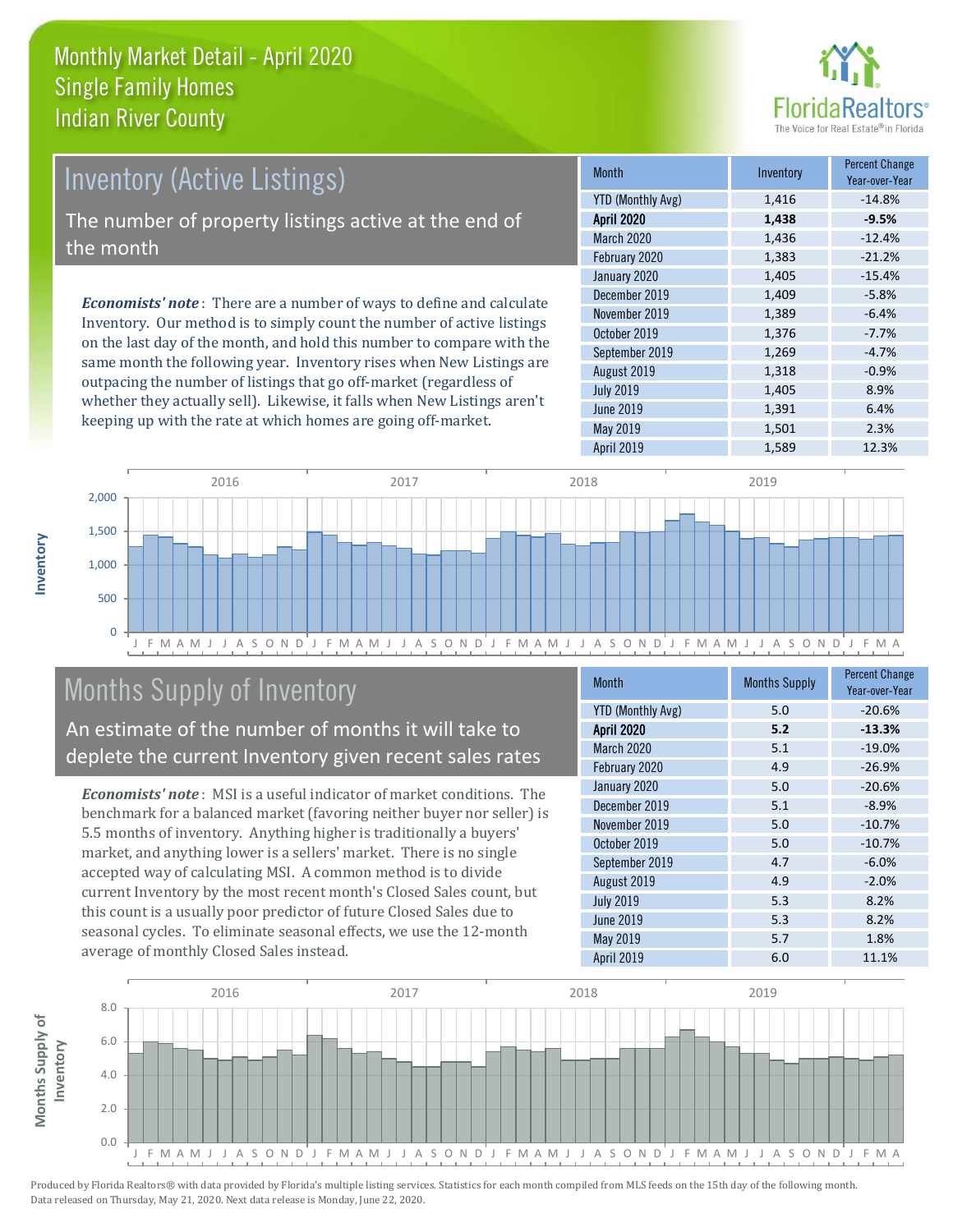

# Closed Sales by Sale Price

The number of sales transactions which closed during the month

*Economists' note:* Closed Sales are one of the simplest—yet most important—indicators for the residential real estate market. When comparing Closed Sales across markets of different sizes, we recommend comparing the percent changes in sales rather than the number of sales. Closed Sales (and many other market metrics) are affected by seasonal cycles, so actual trends are more accurately represented by year-over-year changes (i.e. comparing a month's sales to the amount of sales in the same month in the previous year), rather than changes from one month to the next.

| Sale Price            | <b>Closed Sales</b> | <b>Percent Change</b><br>Year-over-Year |
|-----------------------|---------------------|-----------------------------------------|
| Less than \$50,000    | 1                   | 0.0%                                    |
| $$50,000 - $99,999$   | $\mathcal{P}$       | 0.0%                                    |
| $$100,000 - $149,999$ | 10                  | $-60.0%$                                |
| $$150,000 - $199,999$ | 43                  | $-33.8%$                                |
| \$200,000 - \$249,999 | 51                  | $-27.1%$                                |
| \$250,000 - \$299,999 | 39                  | $-22.0%$                                |
| \$300,000 - \$399,999 | 35                  | $-30.0%$                                |
| \$400,000 - \$599,999 | 30                  | $-6.3%$                                 |
| \$600,000 - \$999,999 | 18                  | 12.5%                                   |
| \$1,000,000 or more   | 17                  | $-22.7%$                                |



## Median Time to Contract by Sale Price The median number of days between the listing date and contract date for all Closed Sales during the month

*Economists' note* : Like Time to Sale, Time to Contract is a measure of the length of the home selling process calculated for sales which closed during the month. The difference is that Time to Contract measures the number of days between the initial listing of a property and the signing of the contract which eventually led to the closing of the sale. When the gap between Median Time to Contract and Median Time to Sale grows, it is usually a sign of longer closing times and/or declining numbers of cash sales.

| Sale Price            | <b>Median Time to</b><br>Contract | <b>Percent Change</b><br>Year-over-Year |
|-----------------------|-----------------------------------|-----------------------------------------|
| Less than \$50,000    | 13 Days                           | 18.2%                                   |
| \$50,000 - \$99,999   | 121 Days                          | 21.0%                                   |
| $$100,000 - $149,999$ | 33 Days                           | $-38.9%$                                |
| $$150,000 - $199,999$ | 21 Days                           | $-55.3%$                                |
| \$200,000 - \$249,999 | 35 Days                           | $-37.5%$                                |
| \$250,000 - \$299,999 | 41 Days                           | $-6.8%$                                 |
| \$300,000 - \$399,999 | 33 Days                           | $-43.1%$                                |
| \$400,000 - \$599,999 | 42 Days                           | $-72.4%$                                |
| \$600,000 - \$999,999 | 186 Days                          | 121.4%                                  |
| \$1,000,000 or more   | 117 Days                          | $-24.5%$                                |



Produced by Florida Realtors® with data provided by Florida's multiple listing services. Statistics for each month compiled from MLS feeds on the 15th day of the following month. Data released on Thursday, May 21, 2020. Next data release is Monday, June 22, 2020.

**Median Time to Contract**

**Median Time to Contract**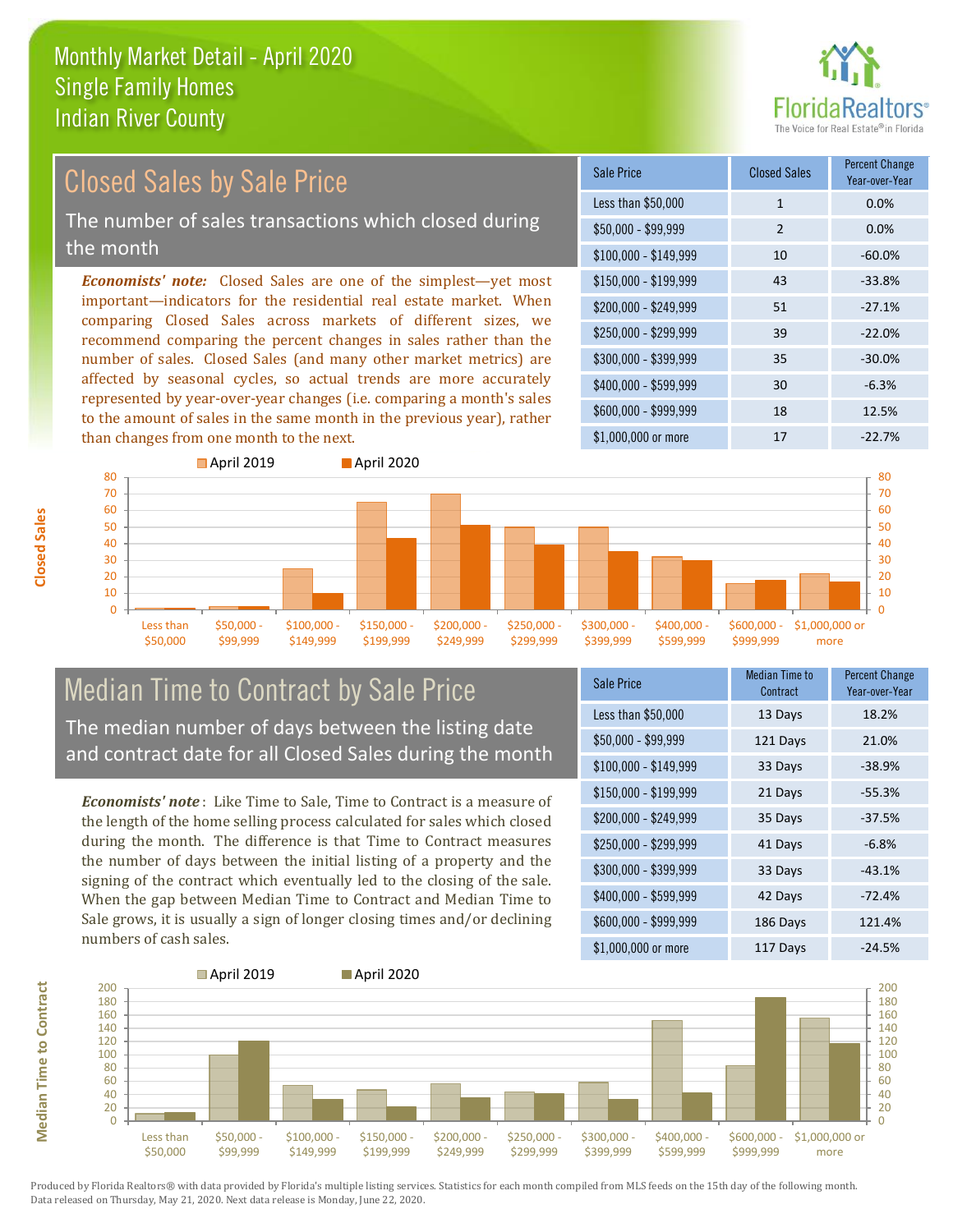

# New Listings by Initial Listing Price

The number of properties put onto the market during the month

*Economists' note:* New Listings tend to rise in delayed response to increasing prices, so they are often seen as a lagging indicator of market health. As prices rise, potential sellers raise their estimations of value—and in the most recent cycle, rising prices have freed up many potential sellers who were previously underwater on their mortgages. Note that in our calculations, we take care to not include properties that were recently taken off the market and quickly relisted, since these are not really *new* listings.

| <b>Initial Listing Price</b> | <b>New Listings</b> | <b>Percent Change</b><br>Year-over-Year |
|------------------------------|---------------------|-----------------------------------------|
| Less than \$50,000           | 0                   | N/A                                     |
| $$50,000 - $99,999$          | $\mathbf{1}$        | $-66.7%$                                |
| $$100,000 - $149,999$        | 11                  | $-50.0%$                                |
| $$150,000 - $199,999$        | 47                  | $-38.2%$                                |
| \$200,000 - \$249,999        | 56                  | $-34.1%$                                |
| \$250,000 - \$299,999        | 56                  | $-11.1%$                                |
| \$300,000 - \$399,999        | 55                  | 5.8%                                    |
| \$400,000 - \$599,999        | 33                  | $-31.3%$                                |
| \$600,000 - \$999,999        | 18                  | $-35.7%$                                |
| \$1,000,000 or more          | 21                  | 16.7%                                   |



## Inventory by Current Listing Price The number of property listings active at the end of the month

*Economists' note* : There are a number of ways to define and calculate Inventory. Our method is to simply count the number of active listings on the last day of the month, and hold this number to compare with the same month the following year. Inventory rises when New Listings are outpacing the number of listings that go off-market (regardless of whether they actually sell). Likewise, it falls when New Listings aren't keeping up with the rate at which homes are going off-market.

| <b>Current Listing Price</b> | Inventory    | Percent Change<br>Year-over-Year |
|------------------------------|--------------|----------------------------------|
| Less than \$50,000           | $\mathbf{1}$ | 0.0%                             |
| \$50,000 - \$99,999          | 5            | 25.0%                            |
| $$100,000 - $149,999$        | 31           | $-27.9%$                         |
| $$150,000 - $199,999$        | 134          | $-29.1%$                         |
| \$200,000 - \$249,999        | 191          | $-20.4%$                         |
| \$250,000 - \$299,999        | 203          | 13.4%                            |
| \$300,000 - \$399,999        | 218          | $-19.3%$                         |
| \$400,000 - \$599,999        | 219          | $-9.1%$                          |
| \$600,000 - \$999,999        | 189          | 3.8%                             |
| \$1,000,000 or more          | 247          | 2.9%                             |



Produced by Florida Realtors® with data provided by Florida's multiple listing services. Statistics for each month compiled from MLS feeds on the 15th day of the following month. Data released on Thursday, May 21, 2020. Next data release is Monday, June 22, 2020.

**Inventory**